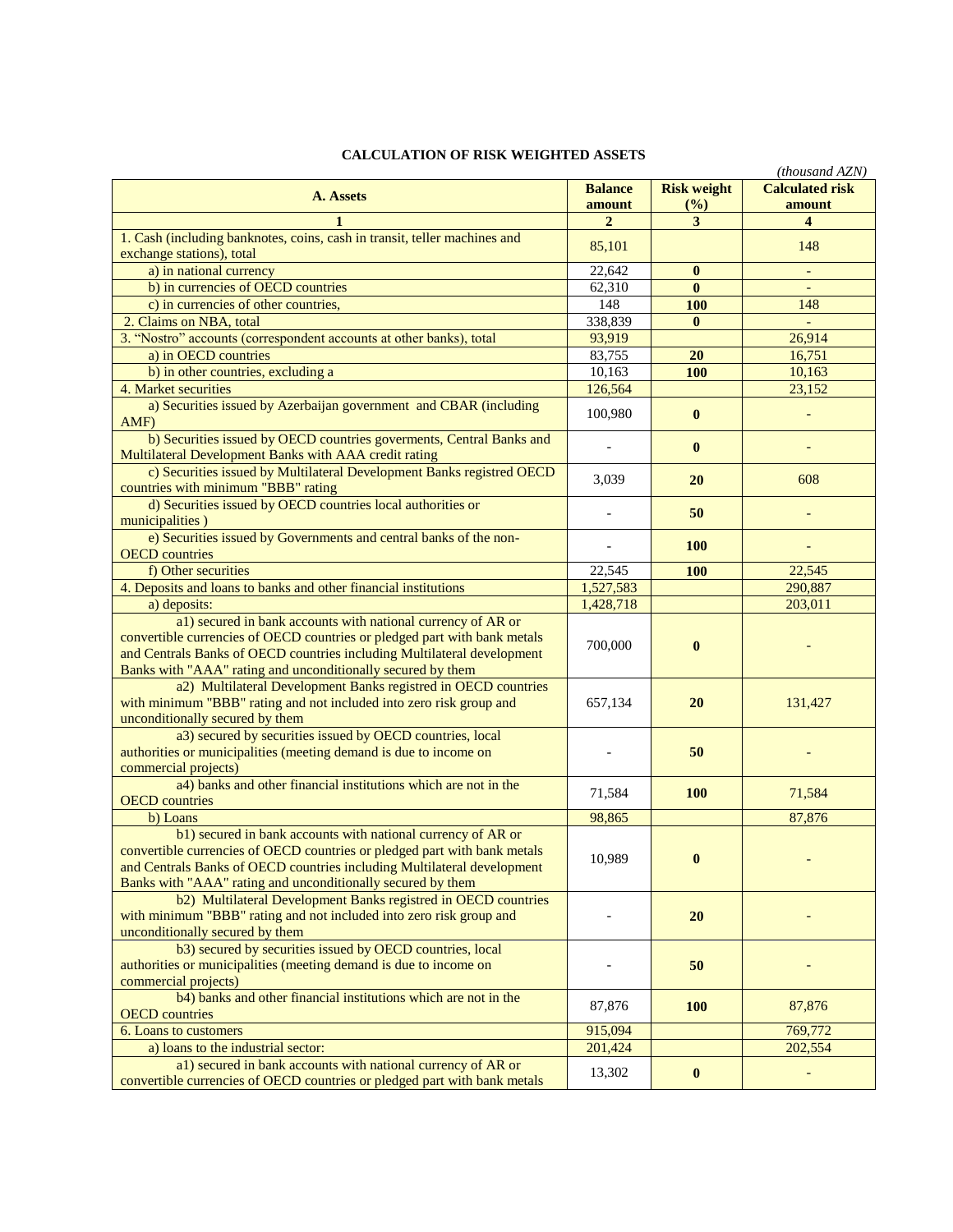| and Multilateral development Banks with "AAA" rating and unconditionally                                                               |                   |             |                   |
|----------------------------------------------------------------------------------------------------------------------------------------|-------------------|-------------|-------------------|
| secured by them                                                                                                                        |                   |             |                   |
| a2) Pledged part with secutities of Government of AR, Central<br>Bank, OECD governments, central banks, Multilateral Development Banks |                   |             |                   |
| which are not in $0$ (zero) risk group with minimum "BBB" credit rating or                                                             |                   | 20          |                   |
| unconditionally guranteed by them                                                                                                      |                   |             |                   |
| a3) secured by securities issued by OECD countries, local                                                                              |                   |             |                   |
| authorities or municipalities (meeting demand is due to income on                                                                      |                   | 50          |                   |
| commercial projects)                                                                                                                   |                   |             |                   |
| a4) in other cases                                                                                                                     | 188,122           | $\mathbf X$ | 202,554           |
| b) loans for agriculture:                                                                                                              | 70,687            |             | 60,738            |
| b1) secured in bank accounts with national currency of AR or                                                                           |                   |             |                   |
| convertible currencies of OECD countries or pledged part with bank metals                                                              | 10,079            | $\bf{0}$    |                   |
| and Multilateral development Banks with "AAA" rating and unconditionally                                                               |                   |             |                   |
| secured by them                                                                                                                        |                   |             |                   |
| b2) Pledged part with secutities of Government of AR, Central                                                                          |                   |             |                   |
| Bank, OECD governments, central banks, Multilateral Development Banks                                                                  |                   | 20          |                   |
| which are not in $0$ (zero) risk group with minimum "BBB" credit rating or                                                             |                   |             |                   |
| unconditionally guranteed by them<br>b3) secured by securities issued by OECD countries, local                                         |                   |             |                   |
| authorities or municipalities (meeting demand is due to income on                                                                      |                   | 50          |                   |
| commercial projects)                                                                                                                   |                   |             |                   |
| b <sub>4</sub> ) other cases                                                                                                           | 60,608            | $\mathbf X$ | 60,738            |
| c) Loans to construction sector:                                                                                                       | 100,081           |             | 72,678            |
| c1) secured in bank accounts with national currency of AR or                                                                           |                   |             |                   |
| convertible currencies of OECD countries or pledged part with bank metals                                                              |                   |             |                   |
| and Multilateral development Banks with "AAA" rating and unconditionally                                                               | 29,488            | $\bf{0}$    |                   |
| secured by them                                                                                                                        |                   |             |                   |
| c2) Pledged part with secutities of Government of AR, Central                                                                          |                   |             |                   |
| Bank, OECD governments, central banks, Multilateral Development Banks                                                                  |                   | 20          |                   |
| which are not in $0$ (zero) risk group with minimum "BBB" credit rating or                                                             |                   |             |                   |
| unconditionally guranteed by them                                                                                                      |                   |             |                   |
| c3) secured by securities issued by OECD countries, local                                                                              |                   |             |                   |
| authorities or municipalities (meeting demand is due to income on<br>commercial projects)                                              |                   | 50          |                   |
| c4) other cases                                                                                                                        | 70,592            | $\mathbf X$ | 72,678            |
| d) Loans to the transport and communication sectors:                                                                                   | 15,232            |             | 15,968            |
| d1) secured in bank accounts with national currency of AR or                                                                           |                   |             |                   |
| convertible currencies of OECD countries or pledged part with bank metals                                                              |                   |             |                   |
| and Multilateral development Banks with "AAA" rating and unconditionally                                                               | 274               | $\bf{0}$    |                   |
| secured by them                                                                                                                        |                   |             |                   |
| d2) Pledged part with secutities of Government of AR, Central                                                                          |                   |             |                   |
| Bank, OECD governments, central banks, Multilateral Development Banks                                                                  |                   | 20          |                   |
| which are not in $0$ (zero) risk group with minimum "BBB" credit rating or                                                             |                   |             |                   |
| unconditionally guranteed by them                                                                                                      |                   |             |                   |
| d3) secured by securities issued by OECD countries, local                                                                              |                   |             |                   |
| authorities or municipalities (meeting demand is due to income on                                                                      |                   | 50          |                   |
| commercial projects)<br>d4) other cases                                                                                                |                   |             |                   |
| e) Loans trade and service sectors :                                                                                                   | 14,958<br>413,913 | $\mathbf X$ | 15,968<br>297,617 |
| e1) secured in bank accounts with national currency of AR or                                                                           |                   |             |                   |
| convertible currencies of OECD countries or pledged part with bank metals                                                              |                   |             |                   |
| and Multilateral development Banks with "AAA" rating and unconditionally                                                               | 124,128           | $\bf{0}$    |                   |
| secured by them                                                                                                                        |                   |             |                   |
| e2) Pledged part with secutities of Government of AR, Central                                                                          |                   |             |                   |
| Bank, OECD governments, central banks, Multilateral Development Banks                                                                  |                   |             |                   |
| which are not in $0$ (zero) risk group with minimum "BBB" credit rating or                                                             |                   | <b>20</b>   |                   |
| unconditionally guranteed by them                                                                                                      |                   |             |                   |
| e3) secured by securities issued by OECD countries, local                                                                              |                   |             |                   |
| authorities or municipalities (meeting demand is due to income on                                                                      |                   | 50          |                   |
| commercial projects)                                                                                                                   |                   |             |                   |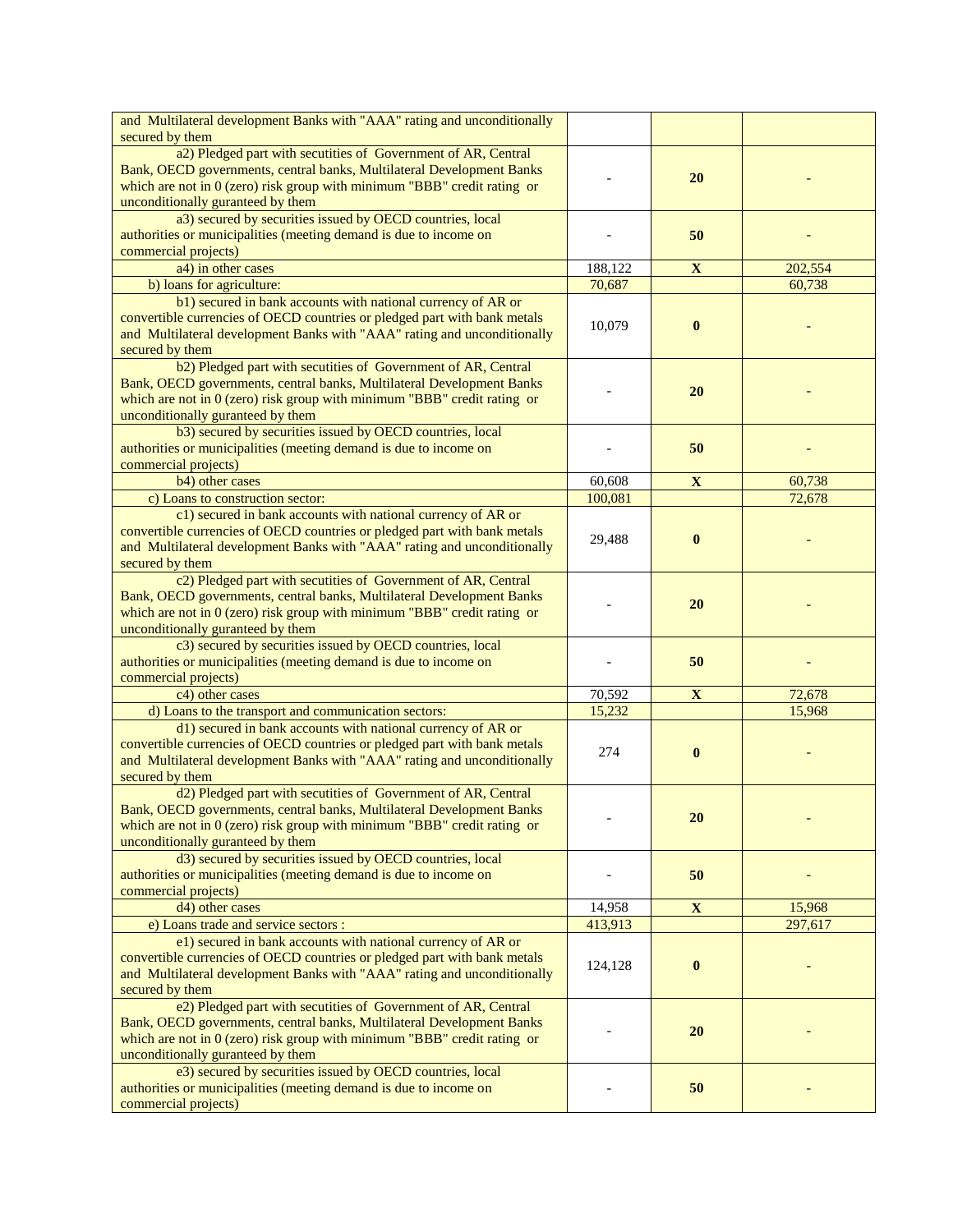| e4) other cases                                                                                                                                     | 289,785   | $\mathbf X$             | 297,617   |
|-----------------------------------------------------------------------------------------------------------------------------------------------------|-----------|-------------------------|-----------|
| f) loans to individuals for personal purposes                                                                                                       | 103,698   |                         | 110,158   |
| f1) secured in bank accounts with national currency of AR or                                                                                        |           |                         |           |
| convertible currencies of OECD countries or pledged part with bank metals                                                                           | 3,489     | $\bf{0}$                |           |
| and Multilateral development Banks with "AAA" rating and unconditionally                                                                            |           |                         |           |
| secured by them                                                                                                                                     |           |                         |           |
| f <sub>2</sub> ) Pledged part with secutities of Government of AR, Central<br>Bank, OECD governments, central banks, Multilateral Development Banks |           |                         |           |
| which are not in $0$ (zero) risk group with minimum "BBB" credit rating or                                                                          |           | 20                      |           |
| unconditionally guranteed by them                                                                                                                   |           |                         |           |
| f3) Mortgage loans (ADF funds or other sources to the same                                                                                          |           |                         |           |
| conditions) and securities issued by OECD countries, local authorities or by                                                                        | 5,636     | 50                      | 2,818     |
| the municipal authorities (a revenue demand is for commercial projects)                                                                             |           |                         |           |
| f4) unsecured consumer loans                                                                                                                        | 34,724    | $\mathbf X$             | 35,742    |
| f5) other consumer loans                                                                                                                            | 59,850    | $\overline{\mathbf{X}}$ | 71,598    |
| g) Loans to other sectors                                                                                                                           | 10,059    |                         | 10,059    |
| g1) secured in bank accounts with national currency of AR or                                                                                        |           |                         |           |
| convertible currencies of OECD countries or pledged part with bank metals                                                                           |           | $\bf{0}$                |           |
| and Multilateral development Banks with "AAA" rating and unconditionally                                                                            |           |                         |           |
| secured by them<br>g2) Pledged part with secutities of Government of AR, Central                                                                    |           |                         |           |
| Bank, OECD governments, central banks, Multilateral Development Banks                                                                               |           |                         |           |
| which are not in $0$ (zero) risk group with minimum "BBB" credit rating or                                                                          |           | 20                      |           |
| unconditionally guranteed by them                                                                                                                   |           |                         |           |
| g3) secured by securities issued by OECD countries, local                                                                                           |           |                         |           |
| authorities or municipalities (meeting demand is due to income on                                                                                   |           | 50                      |           |
| commercial projects)                                                                                                                                |           |                         |           |
| g4) other cases                                                                                                                                     | 10,059    | $\mathbf{X}$            | 10,059    |
| 7. Fixed assets not used in bank operations (minus depreciation)                                                                                    | 16,736    | 100                     | 16,736    |
| 8. Equity investments to unconsolidated subsidiary Banks and other in                                                                               | 148,987   | $\bf{0}$                |           |
| companies<br>9. All other assests                                                                                                                   | 95,346    |                         | 75,310    |
| a) secured in bank accounts with national currency of AR or convertible                                                                             |           |                         |           |
| currencies of OECD countries or pledged part with bank metals and                                                                                   |           |                         |           |
| Multilateral development Banks with "AAA" rating and unconditionally                                                                                | 20,036    | $\bf{0}$                |           |
| secured by them                                                                                                                                     |           |                         |           |
| b) Pledged part with secutities of Government of AR, Central Bank,                                                                                  |           |                         |           |
| OECD governments, central banks, Multilateral Development Banks which                                                                               |           | 20                      |           |
| are not in $0$ (zero) risk group with minimum "BBB" credit rating or                                                                                |           |                         |           |
| unconditionally guranteed by them                                                                                                                   |           |                         |           |
| c) secured by securities issued by OECD countries, local authorities or                                                                             |           | 50                      |           |
| municipalities (meeting demand is due to income on commercial projects)<br>d) other cases                                                           | 75,310    | 100                     | 75,310    |
| 10. (minus) Allowance for possible losses                                                                                                           | 75,104    | $\bf{0}$                |           |
| 11. Intangible assests                                                                                                                              | 11,310    | $\bf{0}$                |           |
| 12. Total balance assets                                                                                                                            | 3,284,373 | $\overline{\mathbf{X}}$ |           |
| 13. The total amount of risk-weighted assets                                                                                                        |           |                         | 1,202,920 |